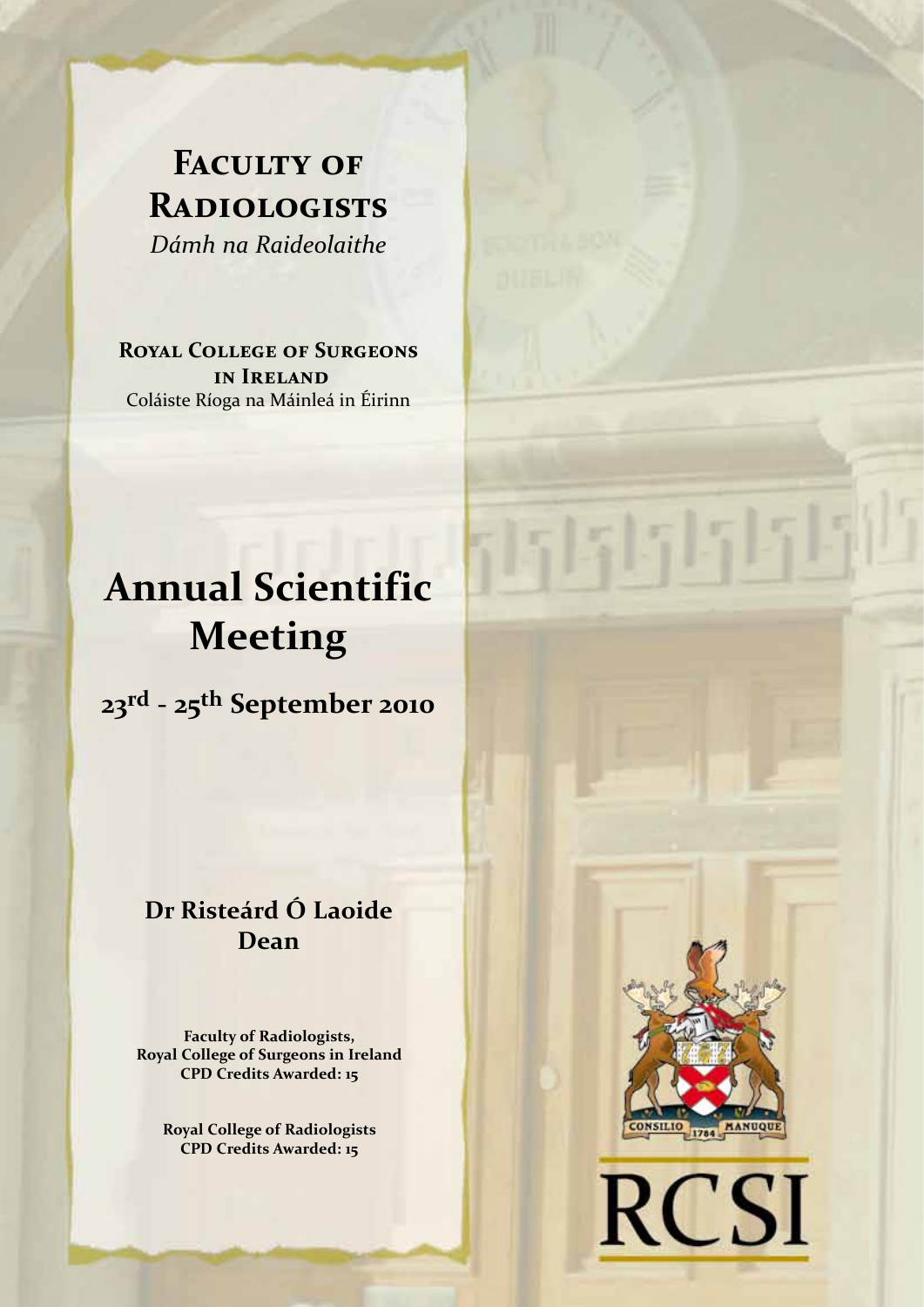## **MEETING OUTLINE**

### **Thursday 23rd September 2010 Albert Lecture Theatre**

| 9.00-9.25am  | Registration                                                          |
|--------------|-----------------------------------------------------------------------|
| 9.25-9.30am  | Welcome Address, Dr. Risteárd Ó Laoide, Dean, Faculty of Radiologists |
| 9.30-11.00am | <b>Scientific Session I</b>                                           |
| 11.30-1.00pm | <b>Scientific Session II</b>                                          |
| 2.00-3.00pm  | Special Session on Spinal Injuries.                                   |
| 3.30-5.00pm  | <b>Scientific Session III</b>                                         |
|              |                                                                       |

### **Friday 24th September 2010 Cheyne Lecture Theatre**

| 9.00-10.30      | <b>Categorical Session I</b>                                          |
|-----------------|-----------------------------------------------------------------------|
| 10.30-11.15am   | <b>Haughton Lecture</b>                                               |
| 11.15-11.45am   | Opening of Poster & Technical Exhibition                              |
| 11.45-12.45pm   | <b>Session on Emergency Imaging Organisation</b>                      |
| 12.45-2.00pm    | Lunch                                                                 |
| 2.00-3.20pm     | <b>Categorical session II</b>                                         |
| 3.50-4.20pm     | <b>Faculty Annual General Meeting</b>                                 |
| 4.20-5.00pm     | <b>Honorary Fellow Lecture</b>                                        |
| 7.00 for 7.30pm | Reception, Honorary Conferring of Fellowships<br>& Dinner (Black tie) |

## **parallel session**

Venue...TR1

#### **Nuclear Medicine Group**

#### 9am-1pm

DAT Scan Masterclass – lecture and sample cases *Dr. Paul Kemp, Southampton*

Current Controversies in Nuclear Medicine

## **Saturday 25th September Cheyne Lecture Theatre**

| 8.30-9.00am   | Registration                   |
|---------------|--------------------------------|
| 9.00-10.30am  | <b>Categorical Session III</b> |
| 10.30-11.00am | Tea/Coffee Break               |
| 11.00-11.30am | Cases of the Day               |
| 11.30-12.30pm | <b>Categorical Session IV</b>  |
| 12.30-1.00pm  | Presentation of Medals         |
|               |                                |

#### **Close of Meeting**

## **Radiation Oncology Programme 2010 Friday 24th September Albert Theatre**

*See page 9*

| 8.30-9.15       | Registration           |
|-----------------|------------------------|
| $9.15 - 9.50$   | Session 1              |
| $9.50 - 11.00$  | <b>Session 2</b>       |
| $11.00 - 11.20$ | Tea/Coffee Break       |
| $11.20 - 13.00$ | Session 3              |
| $13.00 - 14.00$ | Luncheon               |
| $14.00 - 14.50$ | Session 4              |
| $14.50 - 15.10$ | Tea/Coffee Break       |
| $15.10 - 16.15$ | <b>Keynote Address</b> |
|                 |                        |

#### **St. Luke's Registrar's Prize Saturday 25th September Albert Theatre**  *See page 10*

| $8.30 - 9.00$   | Registration                |
|-----------------|-----------------------------|
| $9.00 - 10.30$  | Part I                      |
| $10.30 - 10.45$ | Tea/Coffee Break            |
| $10.45 - 12.30$ | Part II                     |
| 12.30           | Awarding of Prizes & Photos |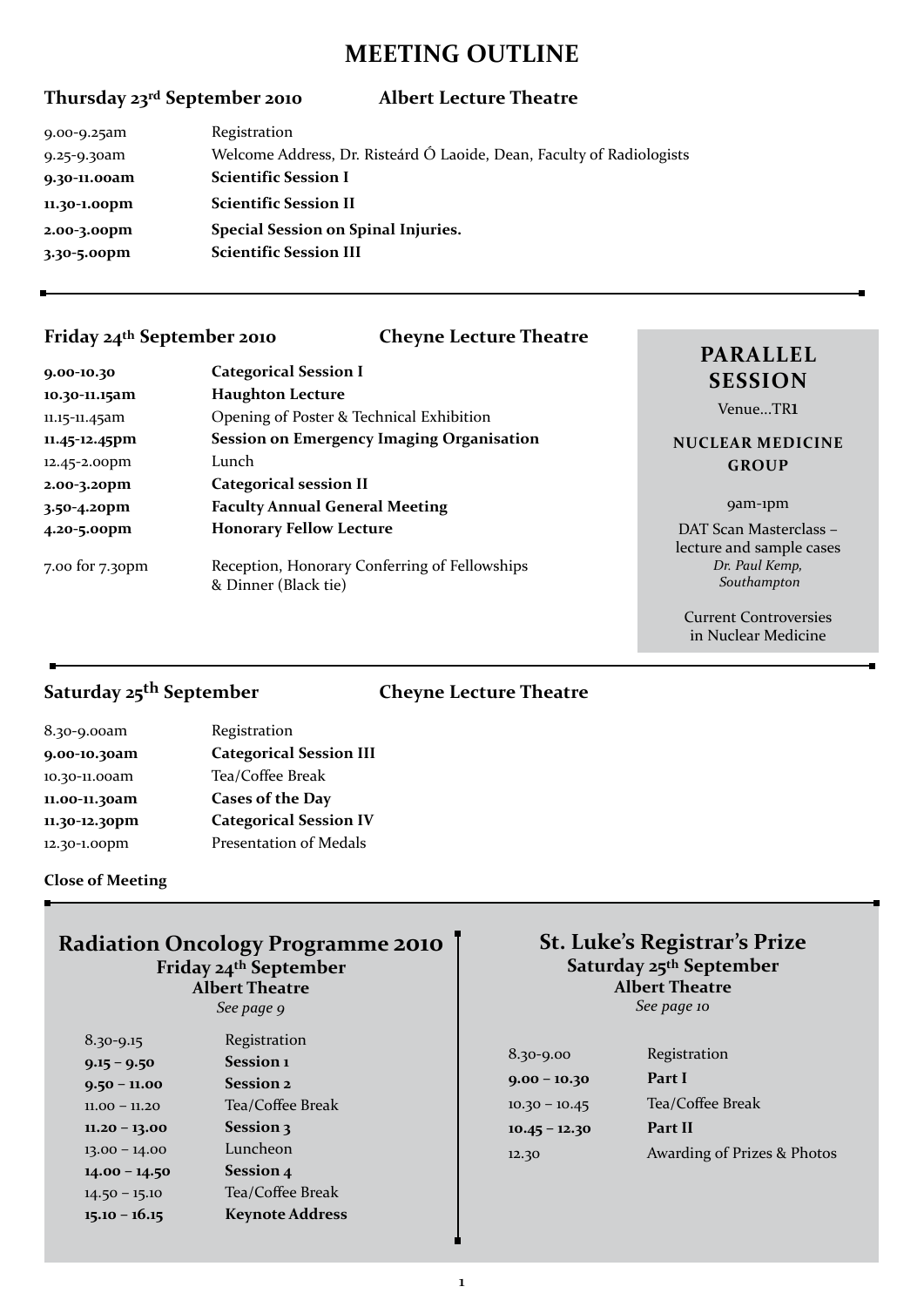## **Faculty of Radiologists Annual Scientific Meeting 23rd – 25th September 2010**

**Thursday 23rd September Albert Theatre**

| Registration<br>9.00-9.25am                                                          |                       |                                                                                                                                                                                                    |                |                                                     |                         |        |
|--------------------------------------------------------------------------------------|-----------------------|----------------------------------------------------------------------------------------------------------------------------------------------------------------------------------------------------|----------------|-----------------------------------------------------|-------------------------|--------|
| Welcome Address, Dr. Risteárd Ó Laoide, Dean, Faculty of Radiologists<br>9.25-9.30am |                       |                                                                                                                                                                                                    |                |                                                     |                         |        |
| 9.30-11.00am                                                                         |                       | <b>Scientific Session I</b><br>Moderator: Dr. Risteárd Ó Laoide                                                                                                                                    |                |                                                     |                         |        |
| <b>Time</b>                                                                          | <b>Title</b>          |                                                                                                                                                                                                    | Presenter      | Institution                                         | <b>Senior</b><br>Author | City   |
| 9.30am                                                                               | in management         | Magnetic resonance imaging in assess-<br>ment of anorectal fistulae and its role                                                                                                                   | El Essawy      | King Khalid University<br>Hospital                  | Zubaidi                 | Riyadh |
| 9.39am                                                                               | ology research.       | The demographics of radiological pub-<br>lications - Irelands place in the world<br>and the importance of funding for radi-                                                                        | Halpenny       | Adelaide & Meath<br>National Children's<br>Hospital | Torreggiani             | Dublin |
| 9.48am                                                                               |                       | The use of radiologically guided embo-<br>lization to treat intractable haematuria<br>in patients with advanced transitional<br>cell carcinoma of the bladder                                      | Halpenny       | Adelaide & Meath<br>National Children's<br>Hospital | <b>Browne</b>           | Dublin |
| 9.57am                                                                               |                       | How can streak artefact be reduced<br>during CT-guided needle core biopsy?                                                                                                                         |                | Cork University<br>Hospital                         | Maher                   | Cork   |
| 10.06am                                                                              |                       | MRI in Traumatic Spinal Cord Injury: A<br>Single National Trauma Centre experi-<br>ence with study of imaging features,<br>ASIA score correlation and associated<br>significant non cord-injuries. | Colleran       | Mater Misericordiae<br>University Hospital          | Lawler,<br>Kavanagh     | Dublin |
| 10.15am                                                                              | <b>Assist Devices</b> | 2D and 3D Cardiac CT Angiography-<br>Value in Evaluation of Mechanical<br><b>Circulatory Support and Ventricular</b>                                                                               | Kinsella       | Mater Misericordiae<br>University Hospital          | Lawler                  | Dublin |
| 10.24am                                                                              |                       | <b>Molecular Magnetic Resonance</b><br><b>Imaging of Non-Hodgkin Lymphoma</b>                                                                                                                      | <b>Bolster</b> | Mater Misericordiae<br>University Hospital          | Eustace                 | Dublin |
| 10.33am                                                                              |                       | Developing a Molecular Magnetic<br><b>Resonance Contrast Agent in Oncology:</b><br>Human epidermal growth factor recep-<br>tor targeted nanoparticles.                                             | Crosbie        | Mater Misericordiae<br>University Hospital          | Eustace                 | Dublin |
| 10.42am                                                                              |                       | Outside the small bowel- CT enterocly-<br>sis: potential benefit in older patients?                                                                                                                | Clarke         | Our Lady of Lourdes<br>Hospital                     | Quinn                   | Dublin |
| 10.51am                                                                              |                       | A Retrospective Study of the Imaging<br>features and Time-lines of Impending/<br>Active Aorto-iliac Aneurysm Rupture- a<br>six year single institution review                                      | Walsh          | Mater Misericordiae<br>University Hospital          | Lawler                  | Dublin |

11.00-11.30 am Tea/Coffee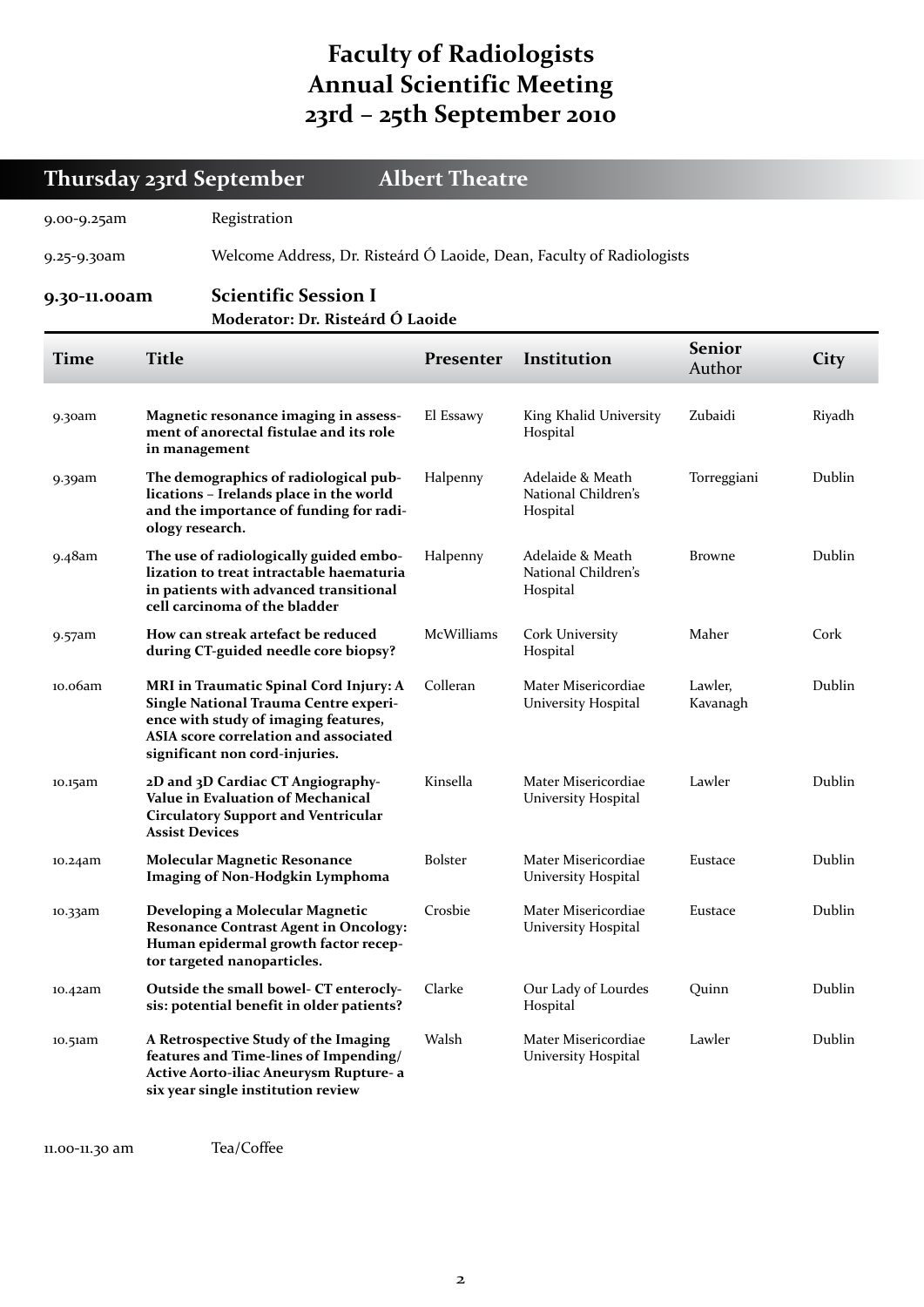## **11.30-1.00pm Scientific Session II**

| Moderator: Dr. Ronan Ryan |  |  |  |
|---------------------------|--|--|--|
|---------------------------|--|--|--|

| <b>Time</b> | <b>Title</b>                                                                                                                                                                                               |                                                                                                                                                                              |                            |                                                     | <b>Presenter Institution</b>                                                                                                               | <b>Senior</b><br>Author | City           |
|-------------|------------------------------------------------------------------------------------------------------------------------------------------------------------------------------------------------------------|------------------------------------------------------------------------------------------------------------------------------------------------------------------------------|----------------------------|-----------------------------------------------------|--------------------------------------------------------------------------------------------------------------------------------------------|-------------------------|----------------|
| 11.30am     |                                                                                                                                                                                                            | Single examination ultrasound scan-<br>ning in the investigation of suspected<br>deep venous thrombosis. Is it safe?                                                         |                            | Milligan                                            | Ulster Hospital<br>Dundonald                                                                                                               | Hyland                  | <b>Belfast</b> |
| 11.39am     | thorax?                                                                                                                                                                                                    | Can expiratory chest radiographs aid<br>emergency department junior doctors<br>in the diagnosis of suspected pneumo-                                                         |                            | Milligan                                            | Altnagelvin Area<br>Hospital                                                                                                               | Devlin                  | Londonderry    |
| 11.48am     |                                                                                                                                                                                                            | Can static carpal instability patterns be<br>reliably diagnosed on CT scans?                                                                                                 |                            | Milligan                                            | Musgrave Park Hospital                                                                                                                     | Elliott                 | <b>Belfast</b> |
| 11.57am     |                                                                                                                                                                                                            | Variations in aorto-portal venous tim-<br>ing in patients undergoing multi-phasic<br>liver imaging with Multi-detector<br>Computed Tomography (MDCT)                         |                            | Thornton                                            | <b>Beth Israel Deaconess</b><br><b>Medical Center</b>                                                                                      | <b>Siewert</b>          | <b>Boston</b>  |
| 12.06pm     |                                                                                                                                                                                                            | <b>Atherosclerotic Disease Assessed by</b><br>PET/CT in Patients with Rheumatoid<br><b>Arthritis and Systemic Lupus</b><br>Erythematosus.                                    |                            | Thornton                                            | <b>Beth Israel Deaconess</b><br><b>Medical Center</b>                                                                                      | Kolodny                 | <b>Boston</b>  |
| 12.15pm     |                                                                                                                                                                                                            | ROC comparison of standard enhanced<br>MRI with and without a hepatocyte-<br>specific gadoxetic acid (Primovist)<br>phase in the detection of colorectal<br>liver metastases |                            | Chan                                                | St. Vincent's University<br>Hospital                                                                                                       | Malone                  | Dublin         |
| 12.24pm     |                                                                                                                                                                                                            | <b>Primary Angioplasty Versus Stenting</b><br>in Patients with Peripheral Vascular<br>Disease Secondary to SFA Abnormalities                                                 |                            | Pennycooke                                          | Beaumont Hospital                                                                                                                          | Lee                     | Dublin         |
| 12.33pm     | Audit of fractures on thoracolumbar<br>radiographs from all sources, in a<br>Dublin teaching hospital, with the goal<br>of establishing a multidisciplinary<br>osteoporotic assessment unit.               |                                                                                                                                                                              | Campbell                   | Adelaide & Meath<br>National Children's<br>Hospital | <b>Browne</b>                                                                                                                              | Dublin                  |                |
| 12.42pm     | Multiplanar CT reconstruction (MPR) Flanagan<br>in surgical planning prior to total hip<br>arthroplasty (THA) in patients with<br>acute subcapital femoral fracture to<br>prevent limb length discrepancy. |                                                                                                                                                                              |                            | Cork University Hospital Maher                      |                                                                                                                                            | Cork                    |                |
| 12.51pm     | Comparison between 12 and 6 core<br>prostate biopsy and its effect on pros-<br>tate cancer detection                                                                                                       |                                                                                                                                                                              |                            | Khosa                                               | <b>University College</b><br>Hospital Galway                                                                                               | McCarthy                | Galway         |
| 1.00-2.00pm |                                                                                                                                                                                                            | Lunch                                                                                                                                                                        |                            |                                                     |                                                                                                                                            |                         |                |
| 2.00-3.00pm |                                                                                                                                                                                                            | <b>Special Session on Spinal Injuries</b><br>Moderator: Dr. Adrian Brady                                                                                                     |                            |                                                     |                                                                                                                                            |                         |                |
|             |                                                                                                                                                                                                            | 2.00-2.30pm                                                                                                                                                                  |                            |                                                     | What Information the Surgeon Needs from Imaging                                                                                            |                         |                |
|             |                                                                                                                                                                                                            | 2.30-3.00pm                                                                                                                                                                  | Imaging of Spinal Injuries |                                                     | Mr Ashley Poynton, Mater Misericordiae University Hospital<br>Dr Leo Lawler/Dr Gabrielle Colleran, Mater Misericordiae University Hospital |                         |                |
| 3.00-3.30pm |                                                                                                                                                                                                            | Tea/Coffee                                                                                                                                                                   |                            |                                                     |                                                                                                                                            |                         |                |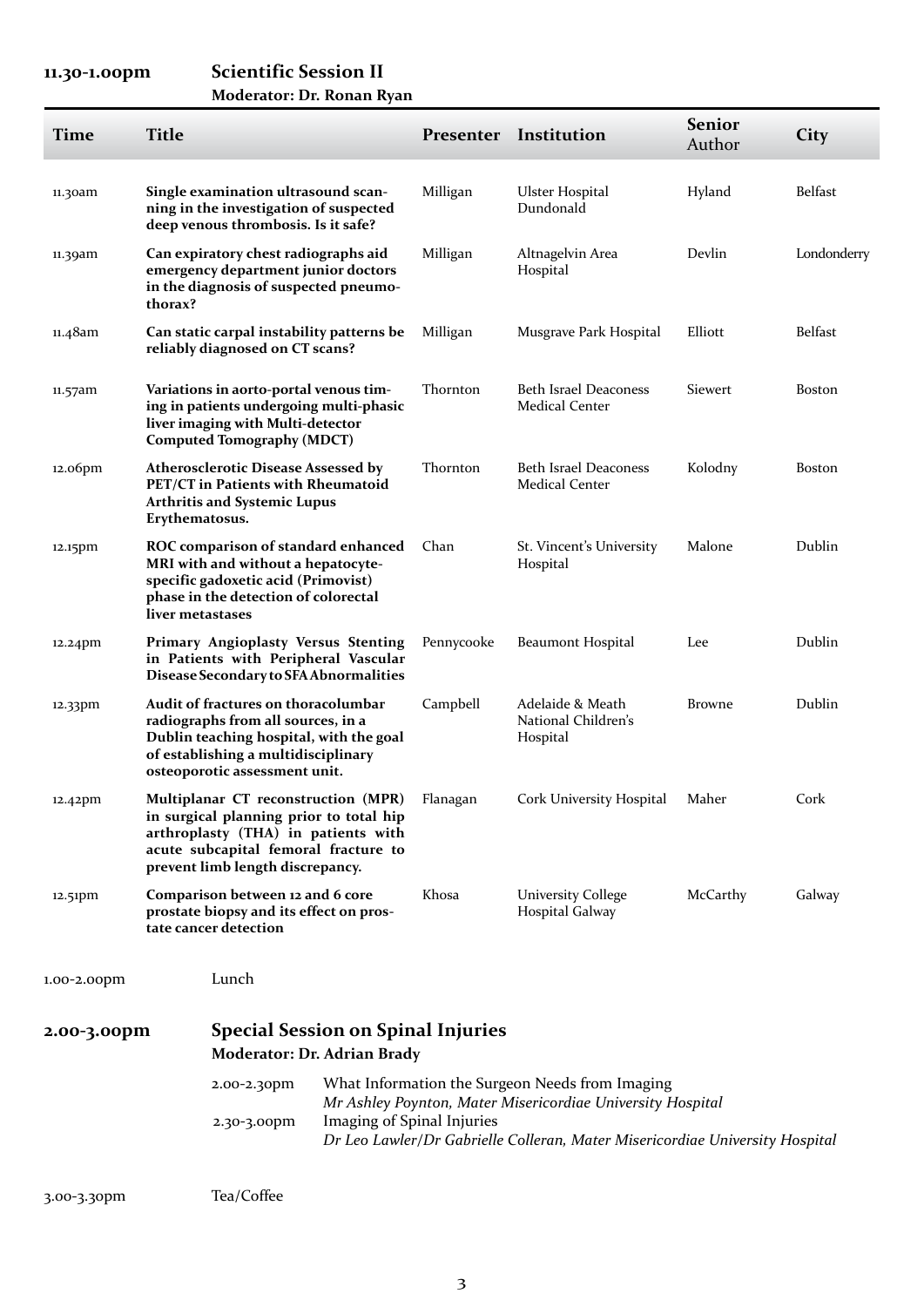### **3.30-5.00pm Scientific Session III Moderator: Dr. Peter Ellis**

| <b>Time</b>        | <b>Title</b>                                                                                                                                                                                               | Presenter  | Institution                                  | <b>Senior</b><br>Author | <b>City</b> |
|--------------------|------------------------------------------------------------------------------------------------------------------------------------------------------------------------------------------------------------|------------|----------------------------------------------|-------------------------|-------------|
| 3.30pm             | The frequency and characteristics of pos-<br>terior fossa lesions that are missed on CT                                                                                                                    | Walshe     | <b>University College</b><br>Hospital Galway | O'Keeffe                | Galway      |
| 3.39pm             | Detection of incidental colorectal malig-<br>nancies using PET-CT                                                                                                                                          | Knox       | St. James's Hospital                         | Johnston                | Dublin      |
| 3.48pm             | <b>Snapshot audit of Radiology workload</b><br>generated by new breast cancer patients<br>and correlation with NCCP cancer spe-<br>cific appointments.                                                     | Al Fadhel  | Waterford Regional<br>Hospital               | Ryan                    | Waterford   |
| 3.57pm             | Imaging of the Right Ventricular Wall at<br>3T in suspected ARVD                                                                                                                                           | Daly       | St. James's Hospital                         | Meaney                  | Dublin      |
| 4.06 <sub>pm</sub> | Contrast enhanced CMR at 3T in Sudden<br><b>Cardiac Death Families</b>                                                                                                                                     | Osuntokun  | St. James's Hospital                         | Meaney                  | Dublin      |
| 4.15pm             | <b>Multi-Station Low dose Whole Body</b><br>MRA at 3T                                                                                                                                                      | Knox       | St. James's Hospital                         | Meaney                  | Dublin      |
| $4.24$ pm          | Does serum C-reactive protein correlate<br>with abdominal adiposity on computed<br>tomography in the non-traumatic acute<br>abdomen?                                                                       | Parfrey    | Cork University Hospital                     | Maher                   | Cork        |
| 4.33pm             | Quantitative Analysis of the Spleen in<br><b>Patients with Blunt Abdominal Trauma:</b><br>Is Splenic Volume a CT Indicator of<br><b>Systemic Shock?</b>                                                    | McLaughlin | Cork University Hospital                     | Maher                   | Cork        |
| $4.42$ pm          | Value of Subtraction of High-Resolution<br>Time-Resolved Contrast-Enhanced MR<br>Angiography Images acquired using a<br>Spiral-TRICKS Sequence in the evalua-<br>tion of complex congenital heart disease. | Moynagh    | Mater Misericordiae<br>University Hospital   | Murray                  | Dublin      |
| 4.51pm             | <b>Magnetic Resonance Imaging Findings in</b><br>Subchondral Insufficiency Fractures of<br>the Talar Head                                                                                                  | Long       | Mater Misericordiae<br>University Hospital   | Kavanagh                | Dublin      |

## **Friday 24th September Cheyne Theatre**

| 8.30-9.00am   | Registration                                                                                                                                                             |                                                                                                                                      |                                                                      |  |
|---------------|--------------------------------------------------------------------------------------------------------------------------------------------------------------------------|--------------------------------------------------------------------------------------------------------------------------------------|----------------------------------------------------------------------|--|
| 9.00-10.30    | 9.00-9.30am                                                                                                                                                              | <b>CNS Emergencies - Categorical Session I</b><br><b>Moderator: Professor Dermot Malone</b><br>Non-Traumatic Brain Emergency Imaging |                                                                      |  |
|               | 9.30-10.00am                                                                                                                                                             | Dr Eugene McKenna, Royal Victoria Hospital, Belfast<br>Brain Trauma Imaging                                                          | VenueTR1                                                             |  |
|               | 10.00-10.30am                                                                                                                                                            | Dr John Thornton, Beaumont Hospital, Dublin<br><b>Emergency CNS Intervention</b><br>Dr Gerald Wyse, Cork University Hospital, Cork   | <b>NUCLEAR</b><br><b>MEDICINE</b><br><b>GROUP</b>                    |  |
| 10.30-11.15am | <b>Haughton Lecture</b><br>Dr Tony Nicholson, Leeds University Hospital<br>"Imaging and Intervention in emergency patients-<br>Siamese twins that must not be separated" |                                                                                                                                      | $9.00 - 11.15$<br>DAT Scan Masterclass -<br>lecture and sample cases |  |
| 11.15-11.45am |                                                                                                                                                                          | Tea/Coffee and Opening of Poster & Technical Exhibition                                                                              | Dr. Paul Kemp,<br>Southampton                                        |  |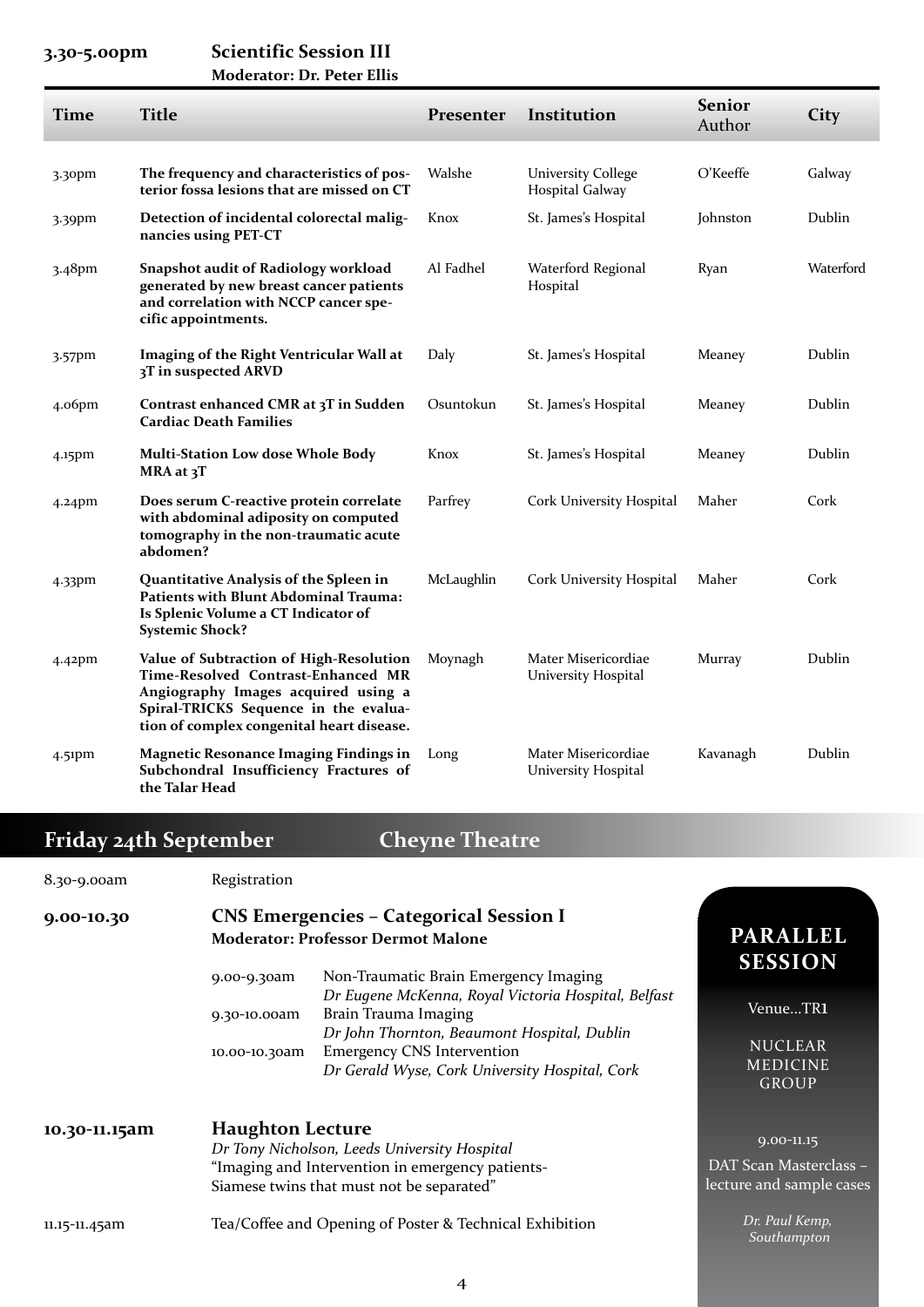| 11.45-12.45pm   | <b>Session on Emergency Imaging Organisation</b><br>Moderator: Dr. Barry Kelly                                                           | <b>PARALLEL</b><br><b>SESSION</b>                                                                                                                                                                                                        |                                                        |
|-----------------|------------------------------------------------------------------------------------------------------------------------------------------|------------------------------------------------------------------------------------------------------------------------------------------------------------------------------------------------------------------------------------------|--------------------------------------------------------|
| 12.45-2.00pm    | 11.45-12.15pm<br>12.15-12.45pm<br>Lunch                                                                                                  | Organisation of Trauma Imaging Services<br>Dr Tony Nicholson, Leeds University Hospital<br>My experiences of interventional radiology<br>in a trauma centre.<br>Professor Salvatore Sclafani<br><b>SUNY Downstate Hospital, New York</b> | VenueTR1<br><b>NUCLEAR</b><br>MEDICINE<br><b>GROUP</b> |
| 2.00-3.20pm     |                                                                                                                                          | <b>Chest Emergencies– Categorical Session II</b>                                                                                                                                                                                         | $11.45 - 1$ pm                                         |
|                 | Moderator: Dr. William Torreggiani                                                                                                       | <b>Current Controversies in</b>                                                                                                                                                                                                          |                                                        |
|                 | 2.00-2.30pm<br>2.30-3.00pm<br>3.00-3.20pm                                                                                                | Acute Non-Traumatic Chest Emergencies<br>Dr Deirdre Doyle, Cork<br>Chest Trauma Imaging<br>Prof. Stuart Mirvis,<br>University of Maryland Medical Centre Baltimore<br>Aortic Emergencies<br>Dr William Loan, Belfast City Hospital       | Nuclear Medicine                                       |
| 3.20-3.50pm     | Tea/Coffee                                                                                                                               |                                                                                                                                                                                                                                          |                                                        |
| 3.50-4.20pm     | <b>Faculty Annual General Meeting</b>                                                                                                    |                                                                                                                                                                                                                                          |                                                        |
| 4.20-5.00pm     | <b>Honorary Fellow Lecture</b><br>Prof. Stuart Mirvis, Baltimore<br>"CT of aortic injuries-what we have been missing and should we care" |                                                                                                                                                                                                                                          |                                                        |
| 7.00 for 7.30pm | Reception, Honorary Conferring of Fellowships & Dinner (Black tie)                                                                       |                                                                                                                                                                                                                                          |                                                        |

## **Saturday 25th September Cheyne Theatre**

| 8.30-9.00am   | Registration                                                                      |                                                                                                                                                                                                                                                                             |
|---------------|-----------------------------------------------------------------------------------|-----------------------------------------------------------------------------------------------------------------------------------------------------------------------------------------------------------------------------------------------------------------------------|
| 9.00-10.30am  | Abdominal/Pelvic Emergencies, - Categorical Session III<br>Moderator: Dr.Max Ryan |                                                                                                                                                                                                                                                                             |
|               | 9.00-9.30am<br>9.30-10.00am<br>10.00-10.30am                                      | CT of Acute Abdominal Emergencies<br>Prof. Dermot Malone, St. Vincent's University Hospital, Dublin<br>Imaging of Abdominal/Pelvic Trauma<br>Dr. Brian Lucey, Galway Clinic, Galway<br>Intervention in Abdominal/Pelvic Trauma<br>Dr Ian Kelly, Waterford Regional Hospital |
| 10.30-11.00am | Tea/Coffee                                                                        |                                                                                                                                                                                                                                                                             |
| 11.00-11.30am |                                                                                   | Cases of the Day - Dr Ciaran Johnston, St James's Hospital, Dublin                                                                                                                                                                                                          |
| 11.30-12.30pm | Moderator: Dr. Ian Kelly<br>11.30-12.00                                           | <b>Extremity Trauma, Categorical Session IV</b><br><b>Commonly Missed Extremity Fractures</b>                                                                                                                                                                               |
|               | 12.00-12.30                                                                       | Dr Nigel Raby, Western Infirmary Hospital, Glasgow<br>Intervention in Extremity Trauma<br>Dr Tony Nicholson, Leeds University Hospital                                                                                                                                      |
| 12.30-1.00pm  | <b>Presentation of Medals</b>                                                     |                                                                                                                                                                                                                                                                             |

**Close of Meeting**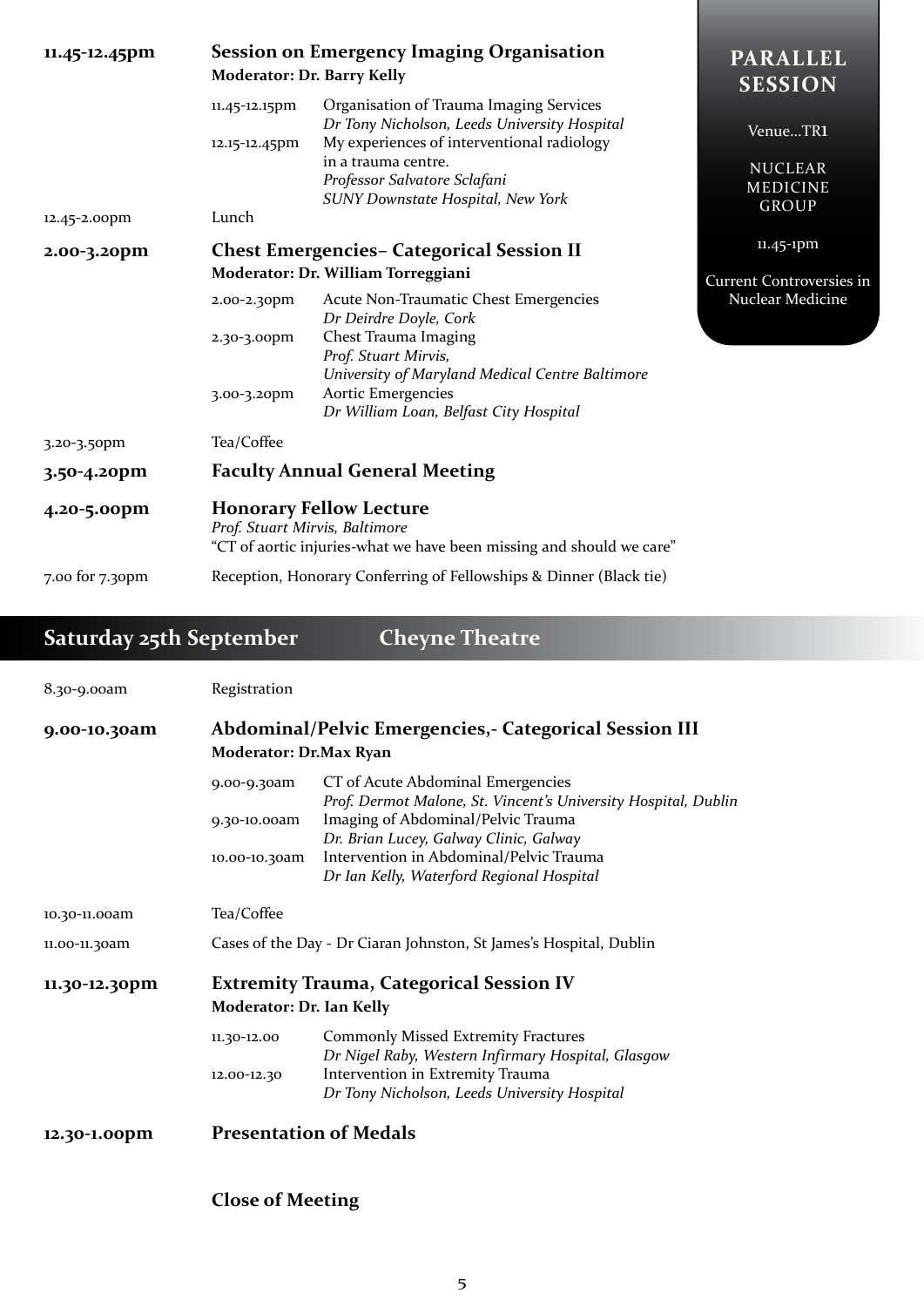## **Poster Presentations**

| Display No. 1<br>To assess the effect of physiological and biochemical parameters including PSA<br>on cancer incidence in a large cohort of patients undergoing Transrectal Ultrasound<br><b>Prostate Biopsy (TRUS)</b><br>G. Rooney, Ó. McCarthy, B. Kanagaratnam, P. McCarthy<br>Department of Radiology, UCHG, Galway                                                                  | Control No: $239-P-2$  |
|-------------------------------------------------------------------------------------------------------------------------------------------------------------------------------------------------------------------------------------------------------------------------------------------------------------------------------------------------------------------------------------------|------------------------|
| Display No. 2<br>Imaging Patterns of Xanthogranulomatous Pyelonephritis-Pictorial review.<br>Barrett S, Campbell N, McNeill G, Torregiani W<br>Department of Radiology, AMNCH, Tallaght, Dublin                                                                                                                                                                                           | Control No: $239-P-3$  |
| Display No. 3<br>Imaging Patterns of Bladder Lymphoma- Pictorial review.<br>Barrett S, Campbell N, Stunell H, Torreggiani W.<br>Department of Radiology, AMNCH, Tallaght, Dublin 24                                                                                                                                                                                                       | Control No: $239-P-4$  |
| Display No. 4<br>Imaging Patterns of Renal TB- Pictorial review.<br>Barrett S, Campbell N, Stunell H, Torreggiani W.<br>Department of Radiology, AMNCH, Tallaght, Dublin 24                                                                                                                                                                                                               | Control No: $239-P-5$  |
| Display No. 5<br>A review of the new IASLC non-small cell lung cancer staging system<br>and the proposed nodal map<br>K Billington, P Beddy <sup>1,2</sup> , R McDermott <sup>1</sup><br><sup>1</sup> Department of Radiology, St James's Hospital, Dublin 8, Ireland<br><sup>2</sup> Department of Radiology, Papworth NHS Trust, Papworth Everard<br>Cambridge CB23 3RE, United Kingdom | Control No: $239-P-7$  |
| Display No. 6<br>Imaging findings and differential diagnosis of primary CNS lymphoma<br>in the immunocompetent and immunocompromised patient.<br>D O'Mahony, D O'Driscoll, M Knox, G Wilson, R McDermott.<br>Department of Diagnostic Imaging, St. James's Hospital, Dublin 8, Ireland.                                                                                                   | Control No: $239-P-14$ |
| Display No. 7<br>The imaging characteristics of spinal epidural abscesses: A pictorial review.<br>TM Walshe <sup>1</sup> , AM Browne <sup>1</sup> , C Fleming <sup>2</sup> , D O'Keeffe <sup>1</sup> .<br>Department of Radiology <sup>1</sup> and Department of Infectious diseases <sup>2</sup> ,<br>University College Hospital, Galway and National University of Ireland, Galway.    | Control No: $239-P-15$ |
| Display No. 8<br>Magnetic resonance (MR) colonography compared with conventional<br>colonoscopy in the detection of colorectal neoplasms and polyps:<br>a critically appraised topic.<br>TM Walshe, C Donagh, O Carney, I Davidson<br>Department of Radiology, University College Hospital, Galway                                                                                        | Control No: $239-P-16$ |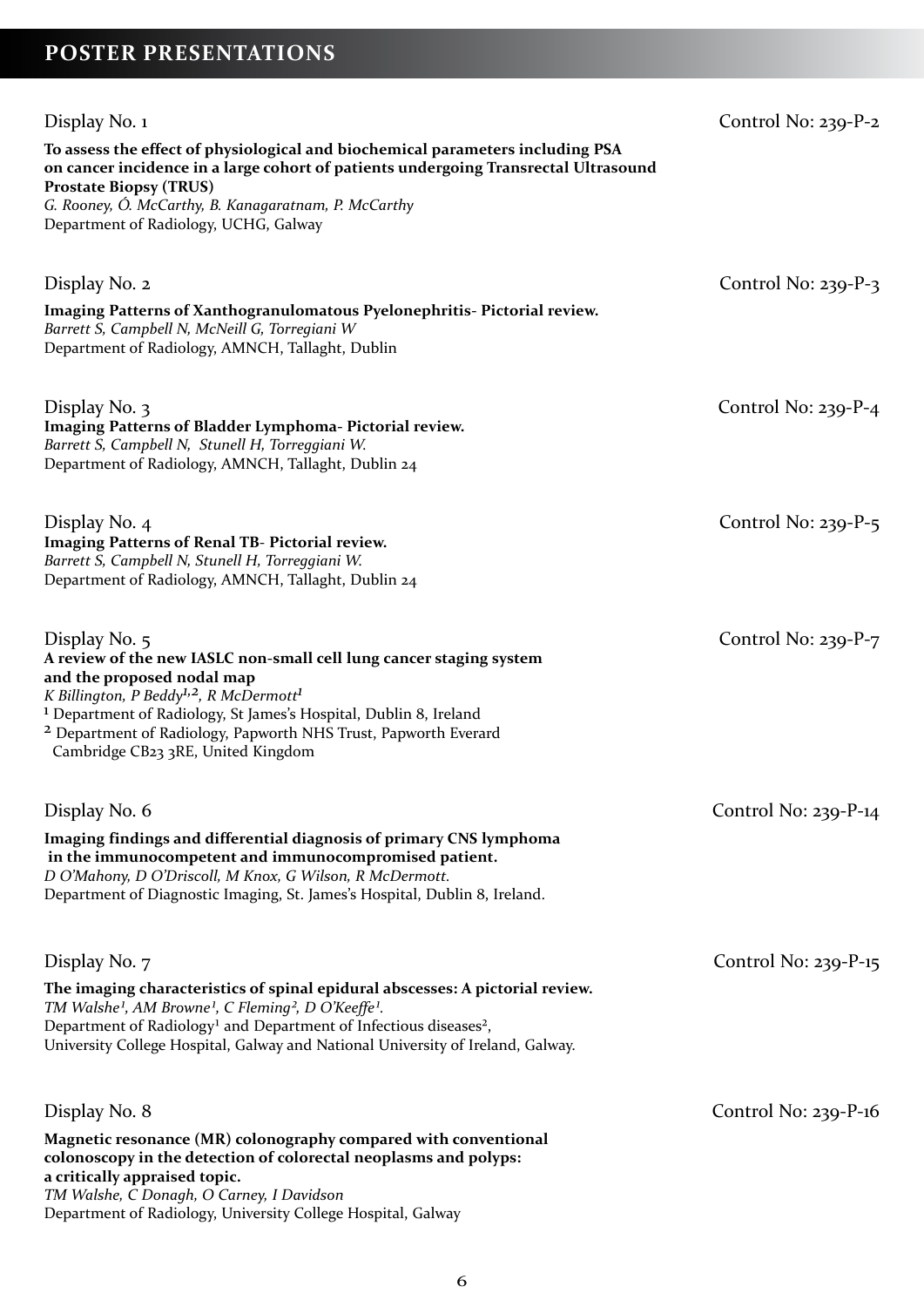#### **A case review series of neuroendocrine tumours presenting with acute abdominal pain.** *O. Flanagan, Y. Sheikh, M. O' Riordain, P MacEneaney, E. Fitzgerald.* Mercy University Hospital, Cork.

| Display No. 10                                                                                                                                                                                                                                                                                                                                                                                                               | Control No: $239-P-19$ |
|------------------------------------------------------------------------------------------------------------------------------------------------------------------------------------------------------------------------------------------------------------------------------------------------------------------------------------------------------------------------------------------------------------------------------|------------------------|
| <b>Improved delineation of alar ligament morphology</b><br>in asymptomatic subjects: a 3 Tesla MRI study<br>R. Drescher, H. Burmeister, T. Mayer, P. Schmidt<br>Department of Neuroradiology, Institute of Radiology,<br>University Hospital Jena, Erlanger Allee 101, 07747 Jena, Germany                                                                                                                                   |                        |
| Display No. 11                                                                                                                                                                                                                                                                                                                                                                                                               | Control No: $239-P-21$ |
| <b>Imaging Features of Acute Aorto-Iliac Aneurysm Rupture</b><br>on 2D and 3D CTA: a Pictorial Essay<br>A Walsh; G Colleran <sup>2</sup> , M Moynagh <sup>2</sup> , J Murray; L P Lawler <sup>2</sup><br><sup>1</sup> Department of Medicine, Mater Misericordiae University Hospital, Dublin<br><sup>2</sup> Department of Radiology, Mater Misericordiae University Hospital, Dublin                                       |                        |
| Display No. 12                                                                                                                                                                                                                                                                                                                                                                                                               | Control No: $239-P-22$ |
| <b>Kinky carotids</b><br>N Clarke <sup>1</sup> , J Hanson <sup>2</sup> , A Quinn <sup>2</sup> , M Ryan 3<br><sup>1</sup> Department of Surgery, Our Lady of Lourdes Hospital, Drogheda, Co Louth.<br><sup>2</sup> Department of Radiology, Our Lady of Lourdes Hospital, Drogheda, Co Louth.<br>3 Department of Radiology, St James Hospital, St James St., Dublin 8                                                         |                        |
| Display No. 13                                                                                                                                                                                                                                                                                                                                                                                                               | Control No: $239-P-26$ |
| Head shops: What the radiologist needs to know.<br>AC O'Neill, CA Ridge, G Fitzpatrick, JD Dodd, EJ Heffernan.<br>Radiology Department, St. Vincent's University Hospital, Dublin                                                                                                                                                                                                                                            |                        |
| Display No. 14                                                                                                                                                                                                                                                                                                                                                                                                               | Control No: $239-P-27$ |
| Imaging and management of less commonly encountered pseudoaneurysms.<br>AC O'Neill, S McDermott, A Kilcoyne, CJ McCarthy, DB Brophy.<br>Radiology Department, St Vincent's University Hospital, Dublin                                                                                                                                                                                                                       |                        |
| Display No. 15                                                                                                                                                                                                                                                                                                                                                                                                               | Control No: $239-P-29$ |
| Horsing Around: a gallop through recreational equestrian trauma<br>J F Gerstenmaier, A O' Neill, S McEvoy, S McDermott, S E Harte, E J Heffernan<br>Department of Radiology, St. Vincent's University Hospital, Dublin                                                                                                                                                                                                       |                        |
| Display No. 16                                                                                                                                                                                                                                                                                                                                                                                                               | Control No: $239-P-30$ |
| Phyllodes Tumours - A Pictorial Review of the radiological and pathological features.<br>C. Brennan, C Dewhurst, Y. Sheikh, M. Bennett, P. Smiddy<br>Department of Radiology, Cork University Hospital, Cork, Ireland,<br>Department of Breast Imaging, South Infirmary Victoria University Hospital, Cork, Ireland,<br>Cork University Hospital, Cork, Ireland, Dept of Pathology, Cork University Hospital, Cork, Ireland. |                        |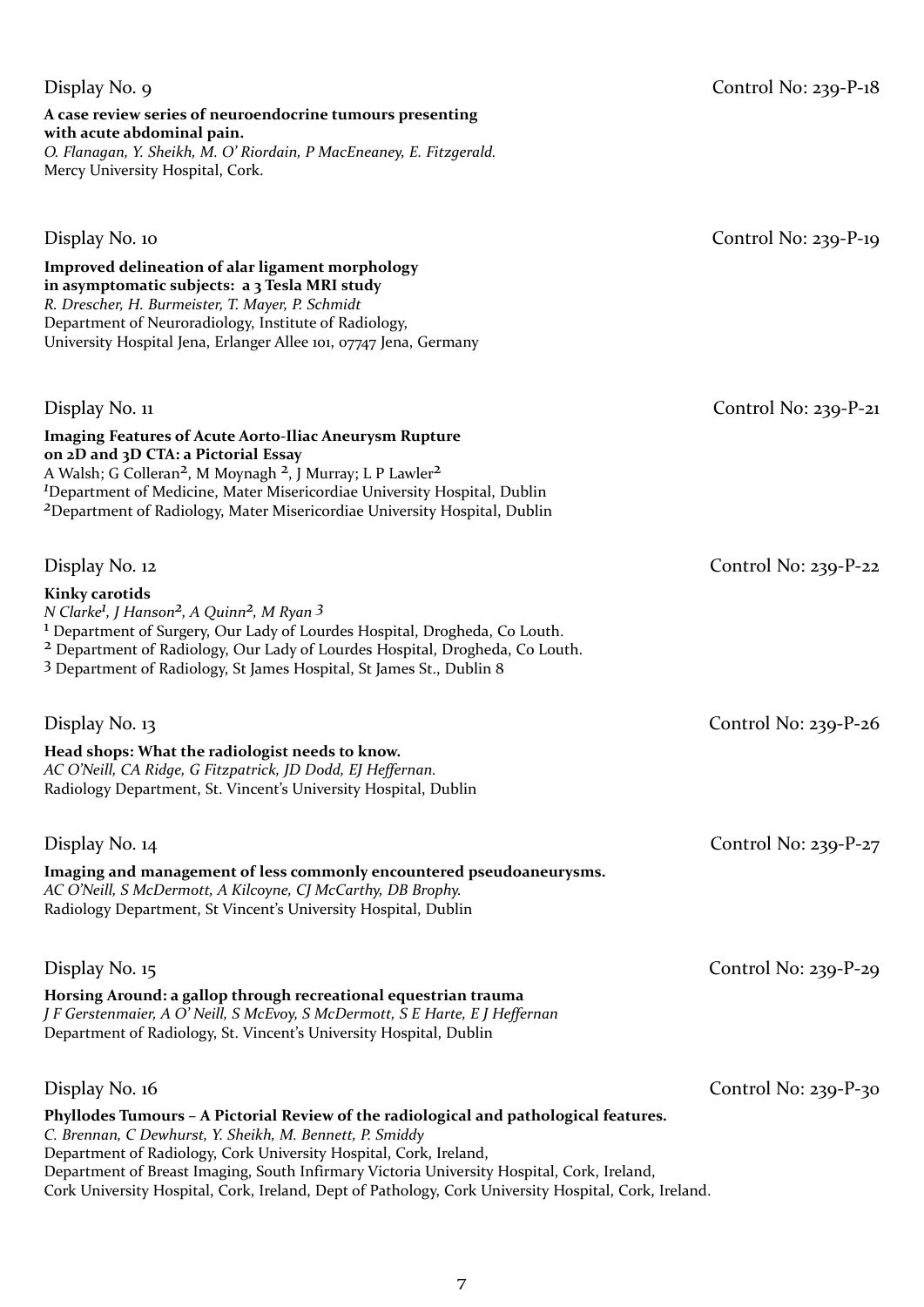| Display No. 17                                                                                                                                                                                                                                                                                                    | Control No: $239-P-31$ |
|-------------------------------------------------------------------------------------------------------------------------------------------------------------------------------------------------------------------------------------------------------------------------------------------------------------------|------------------------|
| H <sub>1</sub> N <sub>1</sub> influenza. A pictorial review of the variety of chest imaging findings<br>Barrett S, Campbell N, Hamilton S, Donnelly M<br>Department of Radiology, Department of Anaesthetics, AMNCH, Tallaght, Dublin                                                                             |                        |
|                                                                                                                                                                                                                                                                                                                   |                        |
| Display No. 18                                                                                                                                                                                                                                                                                                    | Control No: $239-P-32$ |
| <b>Staging of Cervical Cancer using Transvaginal Ultrasound</b><br>Dewhurst C, Brennan C, Hewitt M, Barry JE.<br>Department of Radiology, Cork University Hospital, Cork.<br>Department of Obstetrics and Gynaecology, Cork University Maternity Hospital, Cork.                                                  |                        |
| Display No. 19                                                                                                                                                                                                                                                                                                    | Control No: $239-P-33$ |
| The radiological diagnosis of diaphyseal aclasis - a multimodality pictorial review.<br>Campbell N, Barrett S, Ramadan T, Buckely O, Torreggiani W.<br>Department of Radiology, AMNCH, Tallaght, Dublin 24                                                                                                        |                        |
| Display No. 20                                                                                                                                                                                                                                                                                                    | Control No: $239-P-34$ |
| Imaging Patterns of Atypical Renal Cell Carcinoma Recurrence- Pictorial review.<br>Campbell N, Barrett S, Stunell H, Manecksha RP, Torreggiani W.<br>Department of Radiology, AMNCH, Tallaght, Dublin 24<br>Department of Urology, AMNCH, Tallaght, Dublin 24                                                     |                        |
| Display No. 21                                                                                                                                                                                                                                                                                                    | Control No: $239-P-38$ |
| Potential pitfall in chest CT imaging: ground-glass opacities<br>adjacent to thoracic osteophytes<br>O Carney *, H Khosa *, C Donagh †, A O' Regan †, J Bruzzi *<br>* Department of Radiology, University College Hospital, Galway.<br>† Department of Respiratory Medicine, University College Hospital, Galway. |                        |
| Display No. 22                                                                                                                                                                                                                                                                                                    | Control No: $239-P-40$ |
| Breast MRI and MRI-Guided Vacuum-Assisted Breast Biopsy - A Pictorial Review<br>N Ni Mhuircheartaigh, FL Flanagan, CS Smith, GC Hargaden<br>Breast Health Unit, Department of Radiology, Mater Misericordiae University<br>Hospital and BreastCheck, Eccles Unit.                                                 |                        |
| Display No. 23                                                                                                                                                                                                                                                                                                    | Control No: $239-P-42$ |
| The pre-operative imaging of potential living related kidney donors<br>M Burns, M Morrin<br>Department of Radiology, Beaumont Hospital, Dublin                                                                                                                                                                    |                        |
| Display No. 24                                                                                                                                                                                                                                                                                                    | Control No: $239-P-43$ |
| Abdominal MRI in familial partial lipodystrophy: quantitative analysis of<br>adipose tissue distribution aids medical therapy<br>P. Mc Laughlin <sup>1</sup> , J. Ryan <sup>1</sup> , K.N. O'Regan <sup>1</sup> , D. O'Halloran <sup>1</sup> , M. Maher <sup>1</sup><br>1 Cork University Hospital                |                        |
| Display No. 25                                                                                                                                                                                                                                                                                                    | Control No: $239-P-45$ |
| Solitary fibrous tumour of the central nervous system: an unusual<br>and unpredictable tumour<br>J Ti <sup>1</sup> , J Cryan <sup>2</sup> , M Farrell <sup>2</sup> , FM Brett <sup>2</sup> , J Thornton <sup>1</sup> , P Brennan <sup>1</sup>                                                                     |                        |
| Department of Radiology, Beaumont Hospital, Beaumont Road, Dublin 9<br>Department of Neuropathology, Beaumont Hospital, Beaumont Road, Dublin 9                                                                                                                                                                   |                        |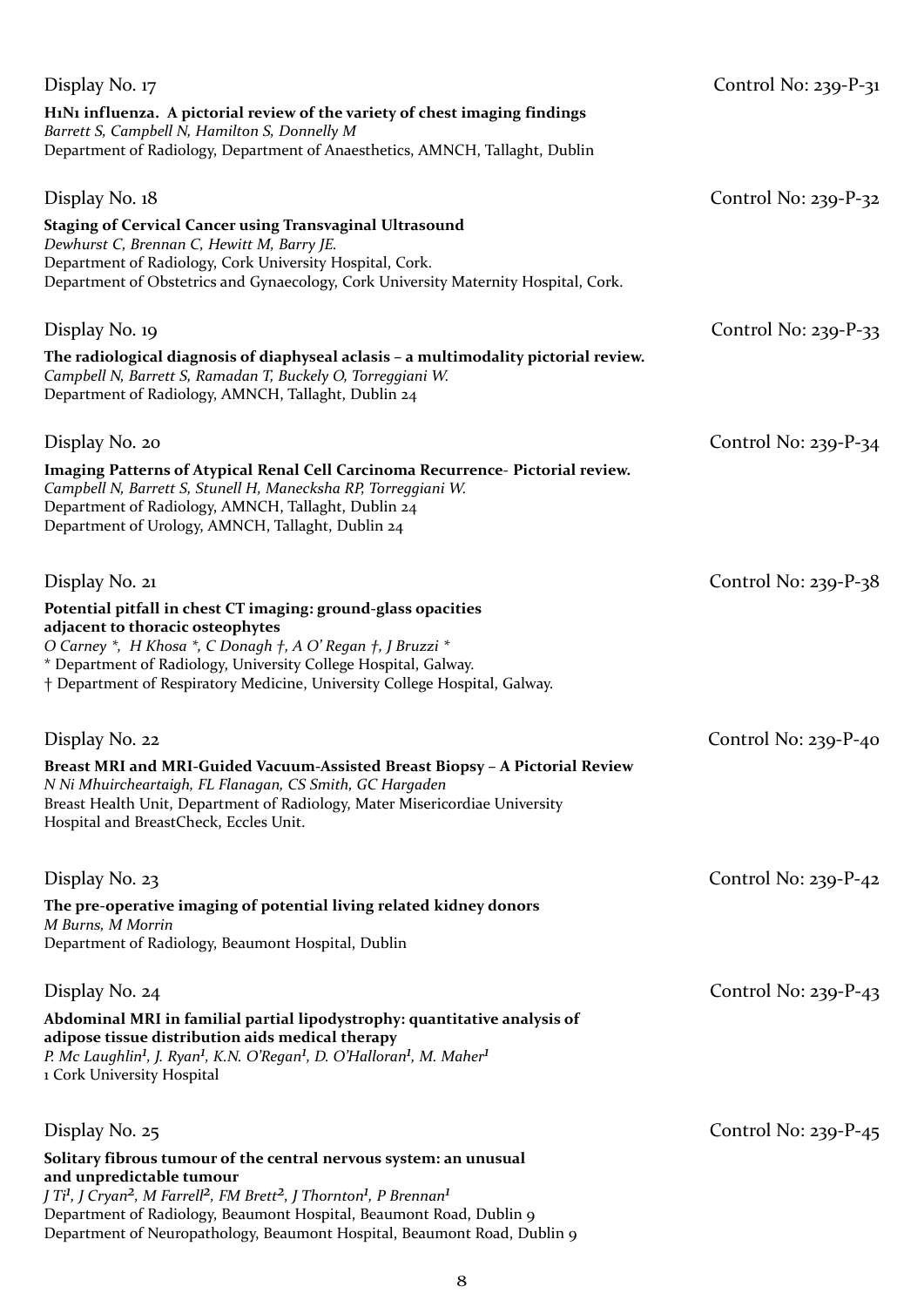## **Faculty of Radiologists Annual Scientific Meeting Friday 24th September 2010**

|                                                                                                                                   | <b>Radiation Oncology Programme</b><br><b>Albert Theatre, RCSI</b>                                                                                                                                                                                |
|-----------------------------------------------------------------------------------------------------------------------------------|---------------------------------------------------------------------------------------------------------------------------------------------------------------------------------------------------------------------------------------------------|
| Session <sub>1</sub><br>9.15                                                                                                      | <b>Opening of Annual Scientific Meeting</b><br>Chair: Dr. Clare Faul                                                                                                                                                                              |
| $9.20 - 9.50$                                                                                                                     | Professor Jay Harris<br>Reflections on Residency Training in Radiation Oncology                                                                                                                                                                   |
|                                                                                                                                   |                                                                                                                                                                                                                                                   |
| <b>Session 2</b>                                                                                                                  | <b>Oesophageal Cancer: Tumour Staging and Response</b><br>Chair: Dr. Charles Gillham                                                                                                                                                              |
| $9.50 - 10.10$<br>$10.10 - 10.30$<br>$10.30 - 10:50$<br>$10.50 - 11.00$                                                           | EUS for Staging and Radiotherapy Planning: Dr Gavin Harewood<br>PET/CT: role in clinical management: Dr John Bruzzi<br>Assessing Neoadjuvant Therapeutic Response: Professor John Reynolds<br>Discussion                                          |
| $11.00 - 11.20$                                                                                                                   | <b>COFFEE</b>                                                                                                                                                                                                                                     |
| Session 3                                                                                                                         | <b>Gastric Cancer</b><br>Chair: Dr. Aileen Flavin<br>Debate: Preoperative Chemo-Radiotherapy should be the<br><b>Standard of Care for locally advanced Gastro-Oesophageal Cancer</b>                                                              |
| $11.20 - 11.40$<br>$11.40 - 12.00$<br>$12.00 - 12.10$<br>$12.10 - 12.25$<br>$12.25 - 12.40$<br>$12.40 - 12.55$<br>$12.55 - 13.00$ | For: Dr Moya Cunningham<br>Against: Dr Derek Power<br>Discussion<br>3-D Gastric/GOJ planning: Dr Mazen El Bassiouni<br>3-D Gastric/GOJ planning: Dr Ivan Williams<br>Post-Gastrectomy CRT- Jejunostomy vs NJ vs TPN: Ms Eimear Finn<br>Discussion |
| $13.00 - 14.00$                                                                                                                   | LUNCHEON                                                                                                                                                                                                                                          |
| Session 4                                                                                                                         | <b>Breast Cancer</b><br>Chair: Dr Joe Martin                                                                                                                                                                                                      |
| $14.00 - 14.25$<br>$14.25 - 14.50$                                                                                                | MicroRNAs as tumour markers in breast cancer: Professor M Kerin<br>Novel Molecular Abnormalities in Breast Cancer: Dr. Bryan Hennessy                                                                                                             |
| $14.50 - 15.10$                                                                                                                   | <b>COFFEE</b>                                                                                                                                                                                                                                     |
|                                                                                                                                   |                                                                                                                                                                                                                                                   |

### **Keynote Address**

15.10 – 15.15 *Introduction: Professor Donal Hollywood*

**15.15 – 16.15 St Luke's Sponsored Keynote Address** *Professor Jay Harris* Update on the Local Management of Breast Cancer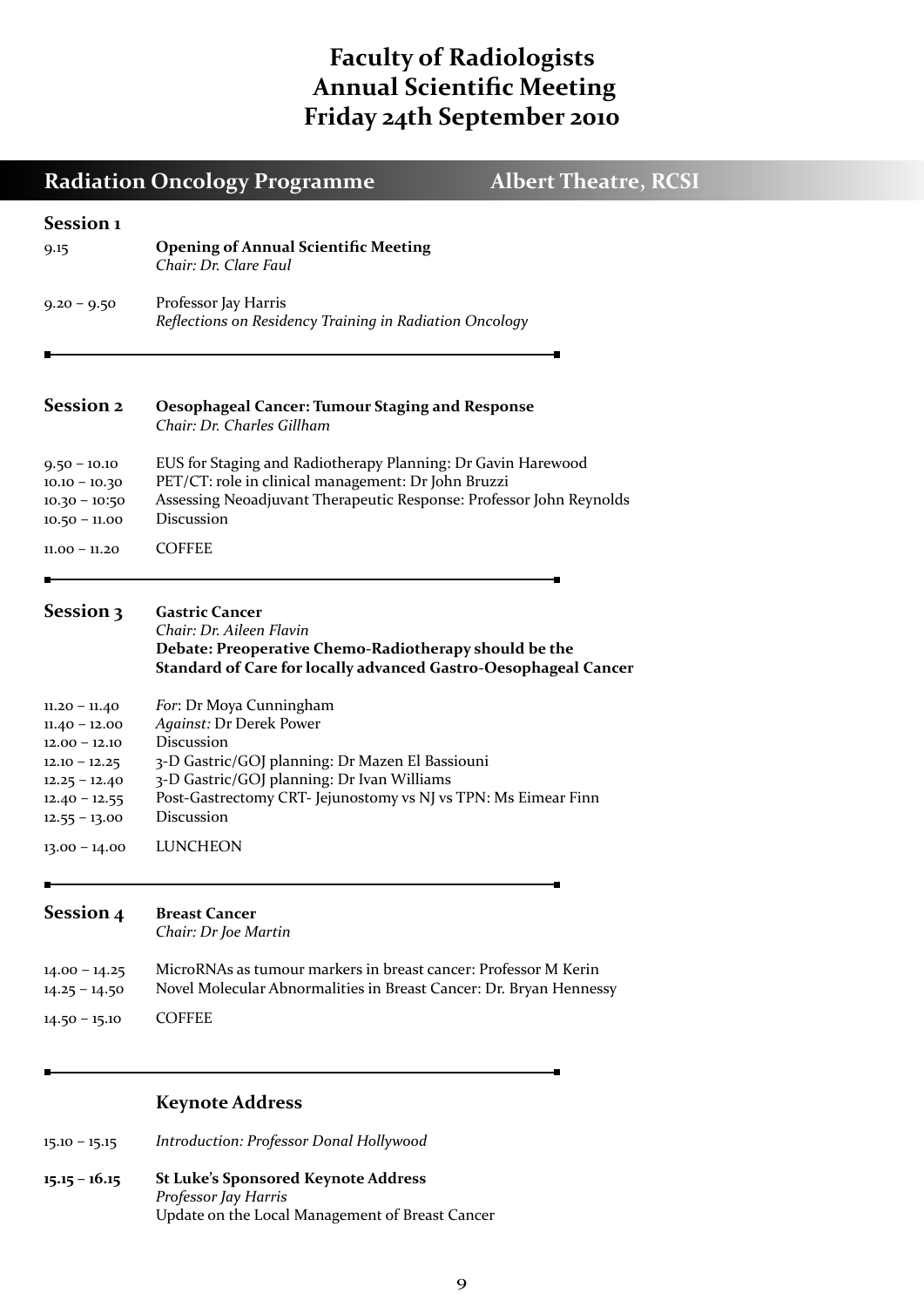## **St. Luke's Registrar's Prize Saturday 25th September 2010**

| <b>Albert Theatre, RCSI</b><br><b>Radiation Oncology Programme</b> |                                                                                                                                                                          |                                                                                                                                                                                                                                     |  |               |  |  |
|--------------------------------------------------------------------|--------------------------------------------------------------------------------------------------------------------------------------------------------------------------|-------------------------------------------------------------------------------------------------------------------------------------------------------------------------------------------------------------------------------------|--|---------------|--|--|
| Chairman-                                                          |                                                                                                                                                                          | Dr Catriona O'Sullivan                                                                                                                                                                                                              |  |               |  |  |
| <b>Adjudication Committee</b>                                      |                                                                                                                                                                          | Prof Jay Harris<br>Dr Jackie Harney<br>Dr Dayle Hacking                                                                                                                                                                             |  |               |  |  |
|                                                                    | iomins to present and 5 mins for questions                                                                                                                               |                                                                                                                                                                                                                                     |  |               |  |  |
| $9.00 - 10.30$                                                     | Part I                                                                                                                                                                   |                                                                                                                                                                                                                                     |  |               |  |  |
| $9.00 - 9.15$                                                      |                                                                                                                                                                          | Outcome following stereotactic radiotherapy for early non-small cell lung cancer<br>Dr C. Lyons                                                                                                                                     |  |               |  |  |
| 9.15-9.30                                                          |                                                                                                                                                                          | Reduced oxygenation does not protect all prostate cancer cells from radiation:<br>Dr L. Marignol<br>a new role for hypoxia in radiation therapy?                                                                                    |  |               |  |  |
| $9.30 - 9.45$                                                      | An Irish experience of combined external beam radiotherapy and Iodine 125 brachytherapy<br>Dr P. Daly<br>in the management of intermediate to high risk prostate cancer. |                                                                                                                                                                                                                                     |  |               |  |  |
| 9.45-10.00                                                         | In vivo a-Si EPID dosimetry for conformal photon beam treatments                                                                                                         | Dr E. Tyner                                                                                                                                                                                                                         |  |               |  |  |
| 10.00-10.15                                                        | Implementation of Active Surveillance for Low-risk Prostate Cancer: A European Study                                                                                     | Dr A. Azmi                                                                                                                                                                                                                          |  |               |  |  |
| 10.15-10.30                                                        | Correlation of neck <sup>131</sup> I Uptake for patients with differentiated thyroid cancer and ablation<br>rates with RAI                                               | Dr O.Boychak                                                                                                                                                                                                                        |  |               |  |  |
| 10.30-10.45                                                        | Coffee                                                                                                                                                                   |                                                                                                                                                                                                                                     |  |               |  |  |
| 10.45-12.30                                                        | Part II                                                                                                                                                                  |                                                                                                                                                                                                                                     |  |               |  |  |
| 10.45-11.00                                                        |                                                                                                                                                                          | Exposure to reduced oxygenation following radiation exposure enhances the survival of<br>prostate cancer cells in vitro: implications for radiation therapy delivery.                                                               |  | Mr B Derek    |  |  |
| 11.00-11.15                                                        |                                                                                                                                                                          | Axillary radiotherapy alone for sentinel node micrometastases (MM) or isolated tumour<br>cells (ITC) - a comparison of target volume coverage and dose to organs at risk (OARs)<br>using different radiotherapy planning techniques |  | Dr A. Barry   |  |  |
| 11.15-11.30                                                        |                                                                                                                                                                          | What is the impact of temozolomide therapy in clinical practice - assessment of glioblas-<br>toma multiforme treatment outcomes over a 10 year period.                                                                              |  | Dr K. Rock    |  |  |
| 11.30-11.45                                                        |                                                                                                                                                                          | Image-guided brachytherapy - Does inter- and intra-observer variation significantly affect<br>organ at risk dose reported according to GEC-ESTRO recommendations?                                                                   |  | Dr F. Duane   |  |  |
| 11.45-12.00                                                        |                                                                                                                                                                          | A single institution review of patients treated with radioactive iodine for hyperthyroidism                                                                                                                                         |  | Dr. N. Lavan  |  |  |
| 12.00-12.15                                                        |                                                                                                                                                                          | Late Sequelae of Brachytherapy for Cervical Cancer: A Dose Volumetric Analysis                                                                                                                                                      |  | Dr N. Ibrahim |  |  |

12.15-12.30 Placement of surgical clips during breast conserving surgery – an audit of compliance with national guidelines *Dr MF Jamaluddin*

**12.30 Awarding of Prizes & Photos**

### **Posters**

**Optimizing Small Field Dosimetry with the aid of a computer simulated Elekta Linac.** Daniel O'Brien, Sonia Mahou

**An audit of issues/challenges encountered following the implementation of Cone-Beam Computed Tomography based Image Guided Radiation Therapy in St. Luke's Hospital, Dublin.** A. Clayton-Lea, C. Brett, P. Davenport, E.O'Shea

**Dosimetric analysis of inter-fraction patient and organ motion** P. McBride, I. Williams and P. Davenport

**The implementation of a Radiation Therapist-led Vaginal Vault Brachytherapy Service for gynaecological patients at St. Luke's Hospital.**

L. Sherlock, E. O'Shea, A. Clayton-Lea, C. Gillham.